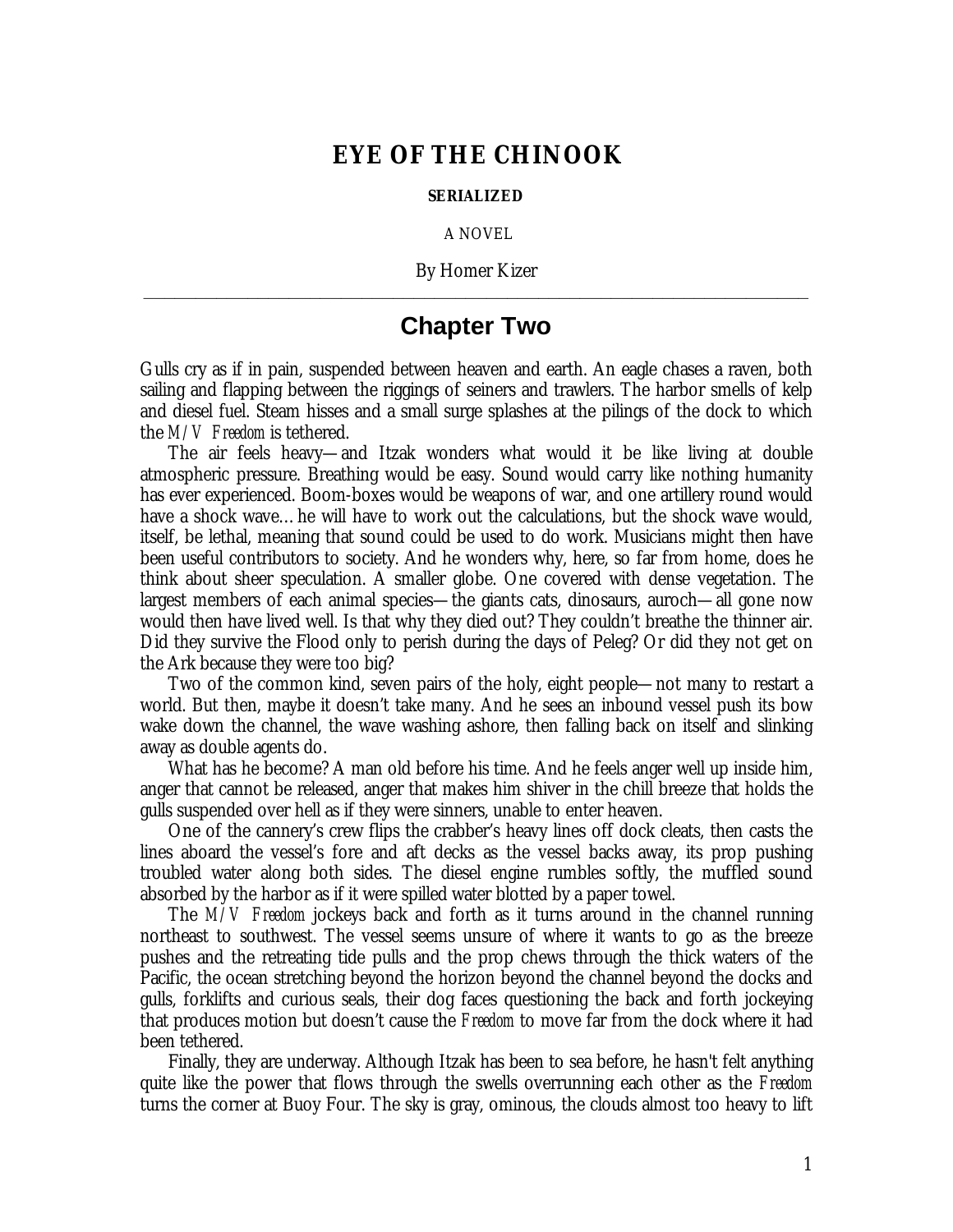off the water. Wind grabs the spray and slings it against wheelhouse windows. The bow pounds. And he senses the outflowing of energy, seemingly limitless energy unrestricted by horizons, more energy than many bombs could produce. He senses rather than feels the inequality that should produce faith, but hasn't, doesn't.

The *Freedom* passes through Ouzinkie Narrows, crosses Inner Marmot Bay, and starts through Whale Pass as darkness settles like fog over this gap between islands. Jones names the landmarks as the *Freedom* bucks into Kupreanof Strait where the tides meet, forming a standing wave that walks as a man pacing back and forth. Itzak concentrates on the horizon, his stomach now arguing for calmer water and less wind, less weather, less worry. In the darkness, they buck through that standing wall of water formed where Shelikof tides meet Kodiak tides. Then they are into Shelikof Strait, a thirty-mile wide rift formed when the crust of the earth stretched. Again, Itzak wonders about the possibility that the paper he had been reading was correct, that the earth is much younger than observation has determined, meaning that the scientific method cannot be trusted. Age is measure by light mass particle decay. Quantum physics has taught scientists that photons take all possible paths between two points. They truly cannot be relied upon to reveal age. What is needed is a heavy mass particle that can be measured. One exists. One has to, or the background temperature of deep space would not remain constant as the universe expands. That temperature comes from the decay of this heavy mass particle. It can come from nothing else. And he stifles another sour belch as the *Freedom* plows into a particularly steep swell.

Jones' face is drawn as tension broods in the wheelhouse like a hen over her clutch, the hen's breast feverish, her eggs nurturing life, that life being unspoken thoughts about it being all right to admire Israel from a distance, all right to seek Israel's aid in developing a bomb for the *Cause*, but not all right to look like a Jew. After their initial meeting, Itzak has sensed a hostility developing in Les Jones, a hostility that prohibits any self-identity that suggests Judaism. In the wheelhouse are several pictures of the effeminate Christ. Without doubt, Jones is a born-again Christian, probably a zealot, the word used properly.

A wall of water slams into the *Freedom*, causing the crabber to lose headway and shoving it off-course. The vessel shivers and shakes as if chilled. Ports are washed with water, and Itzak suddenly hears the wind roar as he feels the barometric pressure fall, a feeling he at first can't explain and doesn't understand until the first mate mentions the falling pressure to Jones, who stares at the wind gauge, its needle a centimetre past eighty knots. They have sailed into a storm that isn't supposed to be here. And Itzak remembers the woman throwing the money out onto the street where he picked it up. Why did she do that? Why did the dog musher happen to give him a lift? He doesn't like coincidences, doesn't believe in them. And he feels his nerves tense as they do when he has gone into a battle.

The crabber's picking lights, unable to pierce the black fury, encircle themselves and shudder as yet another wall of water slams into the *Freedom*. The bow dips, dips, dips, and water smashes against wheelhouse windows, the wave broken by the whaleback design, as the crabber now flounders. Again the bow dips, then rises slightly as tons of frigid water break across it, flowing hard against windows. Again the dipping bow, then the ever so heavy rise as another sea breaks against the windows, the water burying the aft deck, gushing through companionways, flooding scuppers.

The deck crane's boom swings wildly as the picking deck is awash with each sea, the bow now very slow to rise. Seawater surges into the fo'c'sle, ebbs into the galley and down stairs to the engine room. Pumps run. But unable to keep up, the pumps return only a portion of each surge as seven hundred pound crab pots, having broken free, ricochet off bulkheads as they're thrown between gunwales.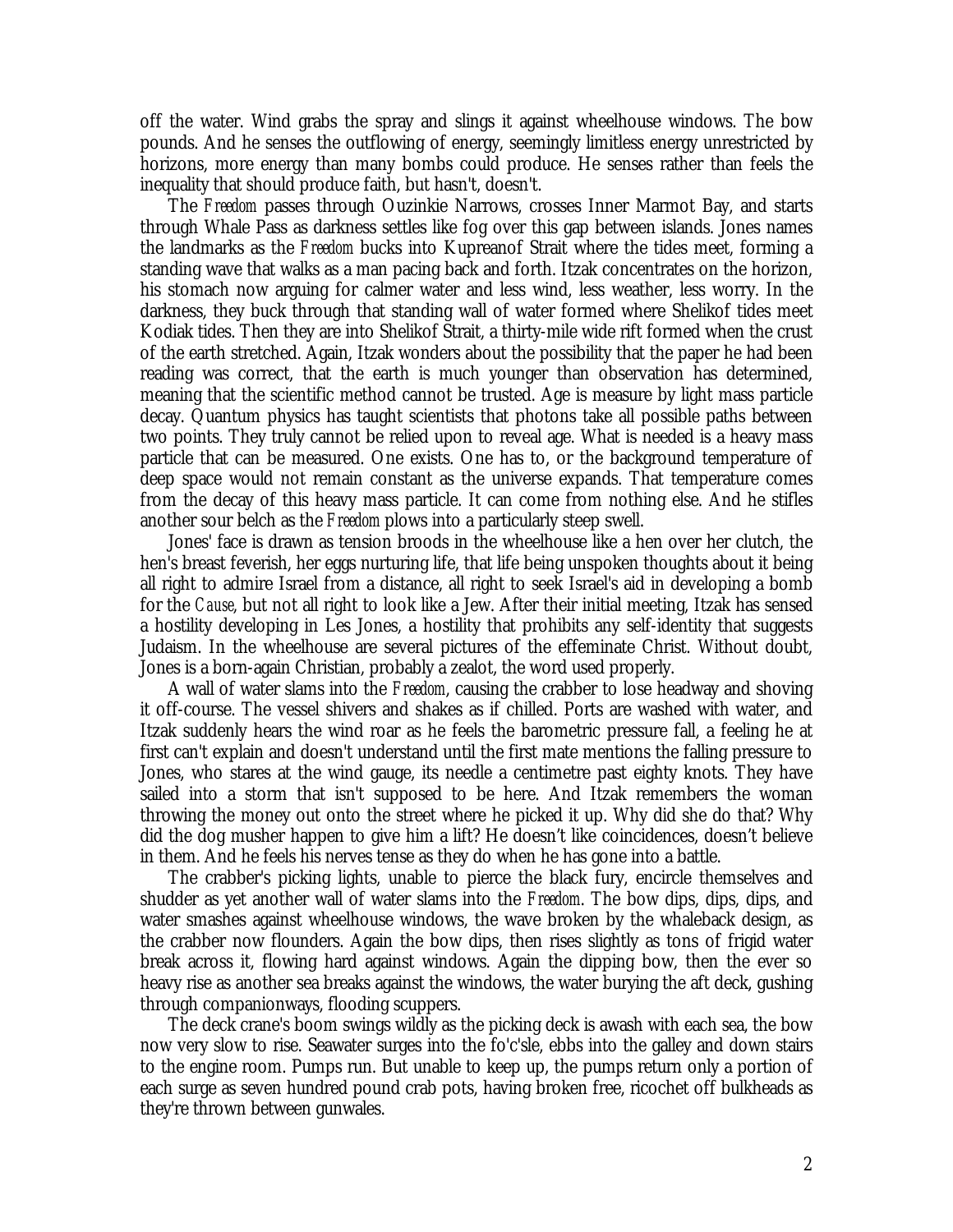Something is happening, and happening too fast for Itzak to fully comprehend. The sea has become their enemy, an enemy they cannot see until it against hits them with crippling blows.

Scuppers remain under as the bow again dips and yet another sea breaks against wheelhouse windows. Lights flicker. Inside and out. The radarscope darkens, then glows weakly again. Except for the engineer, the gathered crew huddles in the wheelhouse as the crabber shudders, each crew member alone with his or her thoughts, each strong or weak in his or her mind, each pale face reflecting the eerie green of the radar scope.

The cook, her feet spread wide, braces against the *Freedom's* rolls and pitches. To her, this stranger, the skipper's double, is a sign of the evil to come. She's frightened by him, fearful of him, of his eyes, as unblinking as those of a stuffed snake. He, not the skipper, seems to be in charge: the skipper would have laid up behind Harvester Island unless he was forced forced by those eyes— to venture out on a night like this one.

One deckhand, this his first season fishing, crosses himself as he mutters prayers beneath his breath. The other deckhand sits on a pile of survival suits, his suit already removed from its sack. He's been in tight spots before with the skipper, but none tighter that tonight, right now, in a squall that suddenly appeared from nowhere. So it is with anger that he watches the Jew who's to show them how to build a bomb, the Jew who's the skipper's twin, the skipper in a frozen poise, staring at the radar scope with its miniature outline of Wide Bay.

*They're running for protection. They shouldn't have left Karluk; but how were they to know this blow was coming? Now the rocks in front of Wide Bay glow as green teeth in an open mouth, the earth prepared to devour them. They're alone on Shelikof Strait, alone and without help, alone with God.*

Again the crabber shudders, lights flicker, a wall of water slamming against the wheelhouse. Again they lose headway as the main sputters, coughs, sputters, then catches and regains RPMs. The engineer tries to start a portable pump, but its fuel is contaminated. No auxiliary pump will stay running despite fuel filters being cracked open to drain the seemingly endless stream of water.

*Freedom's* bow rises heavily as another wall of water hammers the wheelhouse. The crabber shudders harder as the sea holds the bow under longer with each wave.

As a nervous habit, Itzak drums his fingertips across the back of his other hand. He isn't particularly worried. He just doesn't like coincidences, and this storm is too coincidental for his comfort. But this is war, the elements of nature his enemy tonight. His life has been a series of wars. Germany. Haifa. Then the Sinai. Undercover in Syria. The mathematician, military tactician, Israeli, the product of an end-time generation— he tries to calculate odds as he watches the sweeping hand and glowing screen of the radarscope. But his thoughts keep returning to a smaller world, divided in the days of Peleg. What did those who saw the world divide think as half a continent broke away and appeared to sink in the western sea? Is this the Atlantis of legends? Has there been cultural amnesia? Surely more stories should exist than just the one about Atlantis.

Because he was born in Ostpreussen, not even Danmark as he has always claimed, Israel has not allowed him to work on his nation's domestic weapons program. He has ideas twenty years in development for how to simplify the production of fusion devices. His ideas have been examined by the brilliant minds of the young lions. He is properly thanked, then his ideas are shelved. Israel already has fission devices, and until a split proton device can be constructed, the young lions consider Israel to be adequately protected.

*Freedom's* bow again dips as a wave breaks against the wheelhouse. Lights again flicker and the main sputters and the rocks on the radar scope dim and fad, only to be renewed by the sweeping hand, as war continues to rage.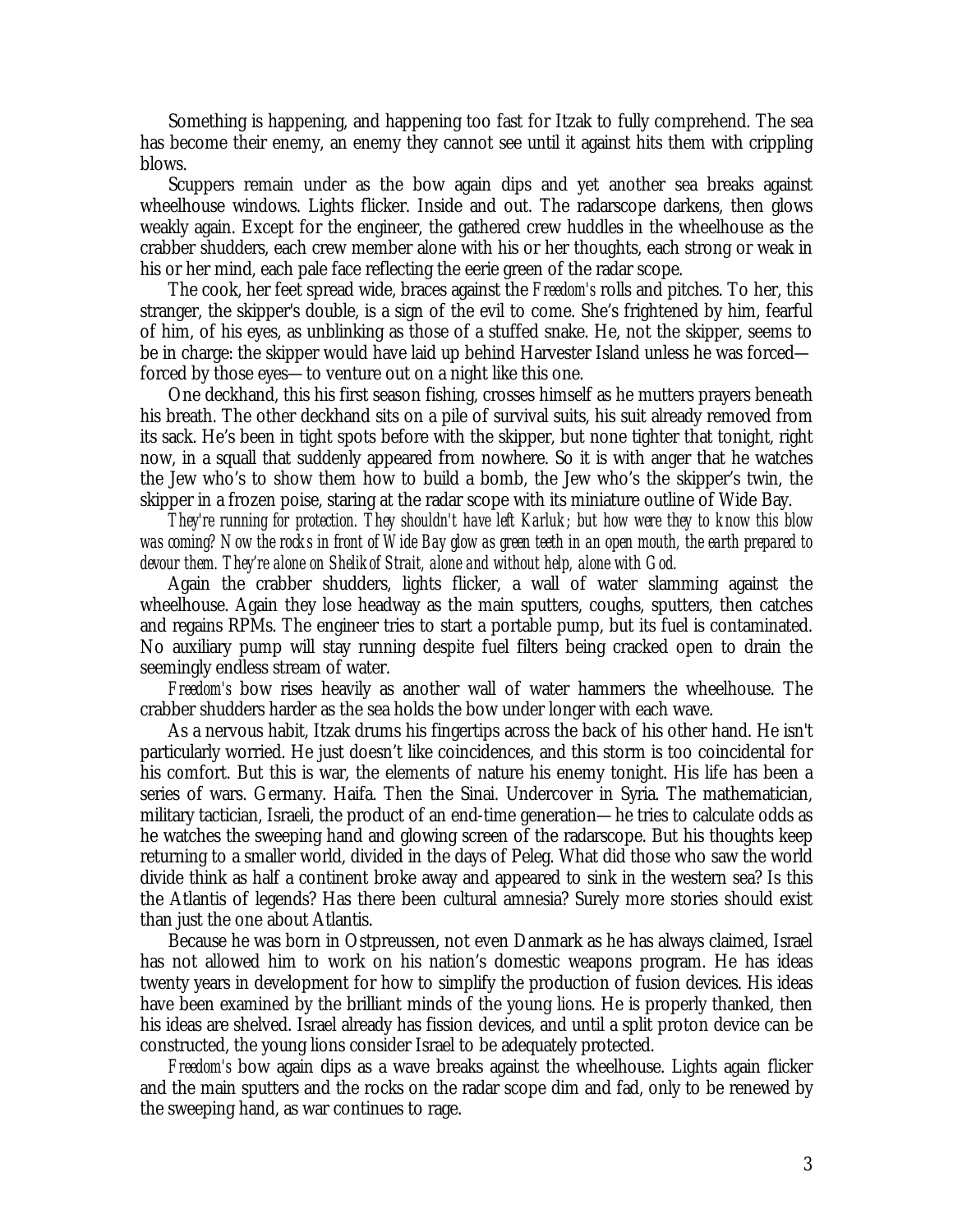Why can't he seek peace? Why does he continue to fight enemies as old as humanity? Democracy originated on the Plains of Shinar; Communism, within Babel's walls. All forms of government date back to that Mighty Hunter who raised the sky, effectively separating man from God by introducing the concept of equality into the human psyche. Humanity has become many equals unequally yoked to myth and tradition. But humanity doesn't control its mental landscape. Its thoughts grow from the red clay and stony hillsides of the world outside of Eden. And that's what he wants: equality with God. He wants an equal claim to his mental landscape. Co-ownership of the garden where his thoughts sprout, take root, grow and mature. That co-ownership is denied him— and has been for as long as he can remember. His thoughts grow from soil owned by the prince of Persia, who he once briefly met in Damascus, the experience frightening. How can he believe in a God who would allow such evil to reign over humanity? What is the purpose? Surely there must be one.

Again lights flicker.

The sea is ruthless in a way he respects, not like the prince. It remains always before him. It delivers body blows and head shots, then dances away, before sending another combination of punches hard in the *Freedom*. But it doesn't war with faceless computers operated by equally faceless men, mirror reflections of the System they represent, that System controlled by the prince, whose lifeless shadow was once defeated by Mordecai. And if the shadow could nearly cause Israel to be wiped out, what greater mischief can the prince cause directly? He has all the nations of the world aligned against Israel. He even has Judah aligned against herself.

The sea doesn't war as he has, a spy in a foreign land with deceit forming his character into a salt pillar. Yes, he wants equality before he turns to salt, poisoning the ground where his body will lie.

The bow dips as another wave breaks against the wheelhouse.

A port POPS!

Water gushes through the opening as electrical sparks fly. The jog-stick breaks; autopilot's thrown off course. And Jones, who's just taken over the helm, is washed across the wheelhouse. The main engine coughs, then dies—

Lights fail as the sea smashes scopes and screens. Blackness engulfs the wheelhouse. The cook screams, but the wind screams louder. The first mate stumbles to the helm, but without power, nothing can be done as the bow slips and begins to swing portside.

Seeming to resent the sea's intrusion, the *Freedom* rolls violently. Everyone in the wheelhouse knows the crabber will lay beam-to in seconds— and time seems to slow down until it has nearly stopped.

Once the *Freedom* lays beam-to the seas, the vessel will then no longer be able to right itself. The sea will have won.

The deckhand who had been praying stands confused as rushing water slowly rises past his knees. Seconds seem endless as Itzak marvels at the relativity of time, a new dimension of thought he hasn't previously explored. If death awaits him, it will take an exceedingly long period of time to get here, for his perception of passing time remains constant but events that should occur in micro-seconds seem to take forever to happen. It is as if everything but his thoughts are suspended in molasses, as if the viscosity of space has suddenly increased to where events are unable to occur at their normal speed.

The other deckhand, in his survival suit, ever so slowly gropes for the port side door. The distance between the deckhand's outstretch thumb and mittened hand and the port side hatch slowly, ever so slowly, even slower closes— and Itzak wonders if death so slowly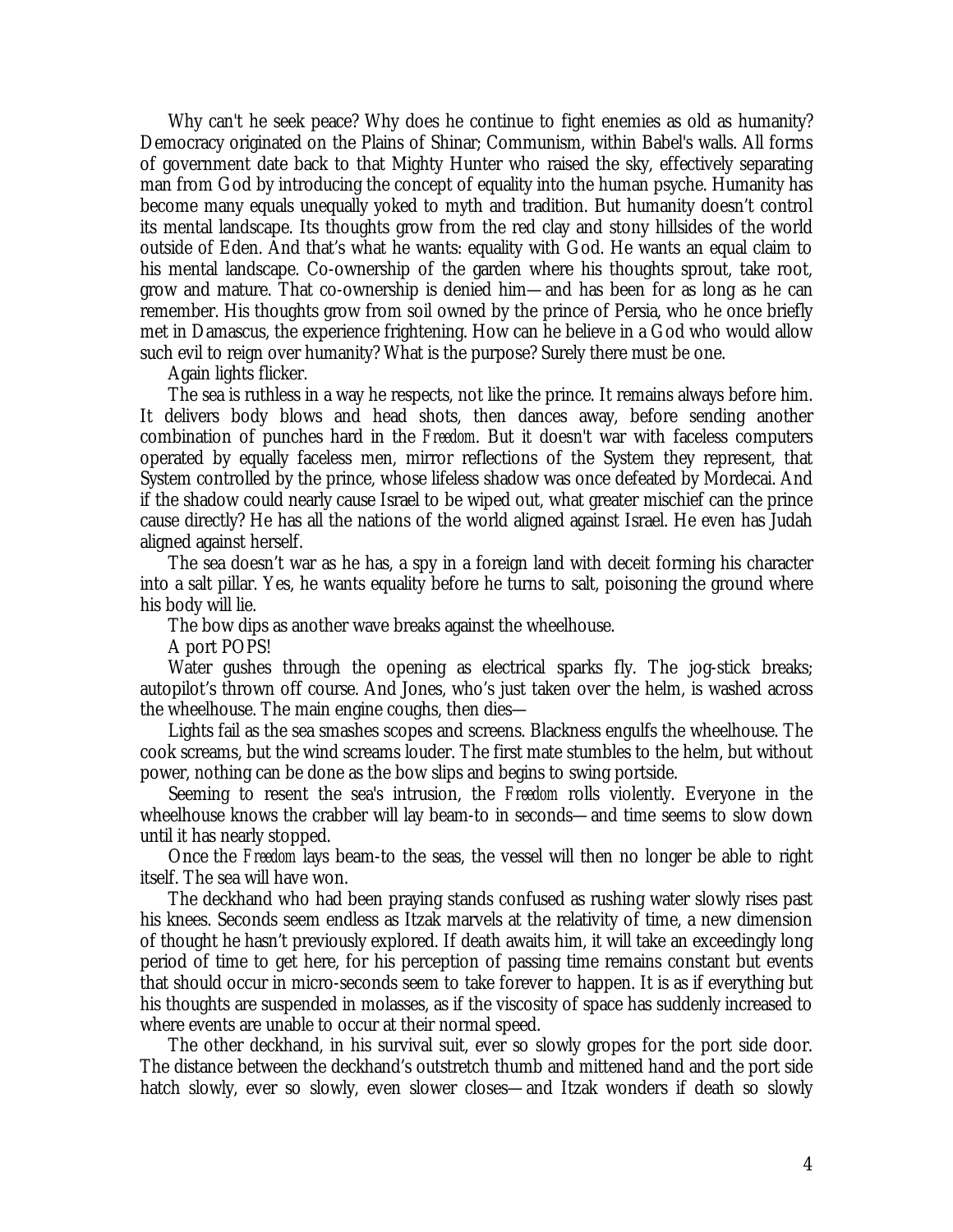approaches that it will be welcomed, that it will seem like it is time to leave this conscious world behind.

Bleeding from nose and mouth, Jones flounders in the now waist-deep water. And the cook, trying to catch one of the floating survival suits, still sacked, lunges here, falls, screams, scrambles to her knees, lunges there, splashing water as she thrashes in the near blackness, never quite able to grasp her only hope. Salt stings her eyes. The frigid brine chills her, causing her to shake violently, and still she can't grasp her salvation.

The crabber rolls to its port side, nearly rolling over, as a sea breaks against it The vessel rocks back only to roll even farther to port when, again, the next wave slams into it.

Recalling the many times when his destiny hasn't been in his hands, the many times when hope has been dim, Itzak slowly extends his hand to grab a sacked survival suit as the last light goes out. He sees the retreating light, which now moves more slowly than his thoughts do, and he wonders if time is relative, or if thought is. This phenomenon he is experiencing might be the extreme escalation of the speed of thought rather than a reduction in the speed of physical events. If that is the case, then thoughts will exceed the speed of light, suggesting that thoughts originate outside of the natural world, with its laws of physics. Otherwise, he couldn't see the disappearance of light. But not all thoughts. Only the ones he presently experiences. And now able to see nothing, not even the speed with which he extends his hand, he calmly wedges himself between the helm and the compass. He dons the survival suit; he is no hurry. There seems to be plenty of time. And he calmly slaps the flap over his mouth.

Going with the motion of the vessel, he rolls to his side, his movement seemingly proportional to the length of time its takes to occur. He is, though, slowly bounced around like a soiled garment in a washing machine that barely agitates. Washed onto the deck, he feels himself being slowly swept away when he bumps into the cook, still in slow motion trying to catch a sacked suit.

His urge is to scream at the cook to hurry, but sound forms so slowly in his mouth that his words are lost before they can be retrieved.

The cook clutches his right arm as they're washed over the stern and into foaming fury. Wind sucks sound from their ears; the sea tosses them around as if they're specks of foam. And he feels them being sucked into the vortex of the hole caused when the *Freedom* rolled over, dived and disappeared. They're sucked down, around and down, farther and farther down and around, the cook clutching his arm, he reaching for hers.

He can't hold his breath any longer; it seems like he hasn't breathed for an hour. But the cook continues to pull him down, around and down, farther down, down, down, down. He tries to swim, but he moves too slow— and the cook hangs on. His lungs refuse to obey him, and he feels the slow release of air. He feels water slowly enter his lungs, and he feels her hands let go…

For a beat, his heart stops as he again feels her hands grasping his arm and him jerking free. It's as if her hands grasp his heart, not his arm. Wincing inside, he shivers as his stomach knots, twists, rejects seawater and bile, the pain that of a leg cramp a thousand times over.

When he finally opens his eyes, he's floating on his back, peacefully bobbing on the surface, shivering. Time has passed. The storm has passed, seas have calmed. He's exhausted, dehydrated, content to let the surge lift him, then gently roll on past, leaving him to be lifted by the next swell as wind and tides push him where they will.

When he tries to move, he feels her hands on his arm, but he can recall little other than the fury of the storm. He tries not to think, but the effort does little good for he still feels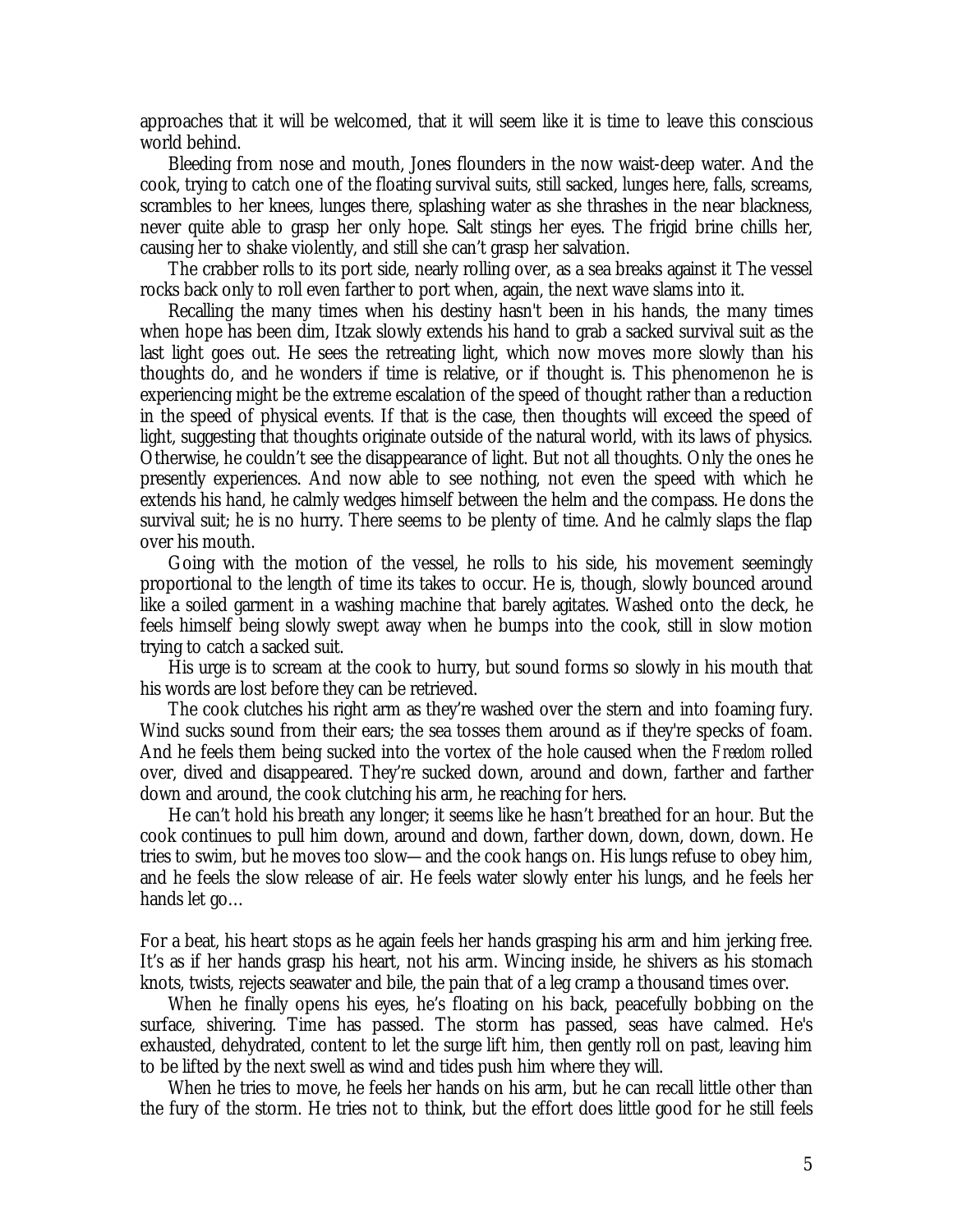her hands. He forces himself to think of something else, but there is nothing else but her hands clutching, begging, pleading.

In the distance to either side of him, he sees dark rocky headlands. From the blue-gray cloudiness of the water, he imagines he's in a bay. But he doesn't care where he is. All he wants is sleep, sound sleep, the kind from which a person doesn't awaken.

He feels free, a spirit soaring above the earth, beyond the earth, faster, faster and farther, the earth a shiny blue marble far below him. Then suddenly a man stands before him. Immensely tall, this man of war appears to be on fire though flames touch neither his white robe or snowy hair. And with his sword held ready to strike, he says in a voice like the roar of breakers on a beach, *Come no farther. It's not for men to enter Heaven.*

He suddenly becomes heavy and begins to fall, tumbling and spinning, around and around, banging and bouncing as he rolls over and over and over. Frantically waving his arms, he opens his eyes and sees that he's in the surf being cast ashore as if the sea were vomiting him back to life.

Clutching the coarse black sand with his mittened hands, he remains still long enough to draw himself onto his knees. He crawls as far as he can, collapses onto the wet mixed sand and gravel, and the surge laps against his legs, then retreats, abandoning him.

An arm's reach, a second one, then collapsing onto the coarse sand, the grit clinging to the side of his face, to his lips. Thoughts are jumbled, incomplete. His tongue is swollen, eyes burn. He shakes from the wet cold.

Finally, pushing himself back onto his knees, he falls forward, falls half his length farther up the beach.

His face feels encrusted in salt.

His arms lay to his sides; yet he feels her hands pulling him down, back into the sea. He's weak. Her hands are strong. He feels himself being sucked under— and with supreme effort, he struggles to his feet and staggers up the inclined beach only to collapse among scattered pieces of bleached-white driftwood that form a blurry line separating land from sea.

There he lies in his bright red survival suit. To one side of him is a partially flattened and sun-faded crab buoy, once florescent pink. To the other side of him is a yellow plastic JOY dish detergent bottle, half-buried in sand. Farther away lie a brown Saki bottle and a green Seven-Up can. Beyond his reach are a length of orange seine lead and a tangle of stiff, yellow-poly crab line entwined in a beached raft of bull kelp. He doesn't have the strength or will to move; so he remains lying with the flotsam of the world.

His mind clears, but he only vaguely remembers the wheelhouse and being aboard the boat. He's cold, really cold, and he rolls onto his back to see where the sun is… it's a lowly orb of no strength barely above mountains that lie beyond his head. Its rays tinge low-hanging clouds pink.

The cramp in his gut will not ease. He grits his teeth, but his swollen tongue is in the way. He feels his teeth pierce the side of his tongue, tastes the warm blood that seeps from the bite; tries to swallow the blood, but can't. His throat rejects the warmth. Instead, blood fills his mouth and trickles down his chin and alongside his neck.

The blood annoys him. He wants to spit, can't. Instinctively, he knows he must conserve his strength, that he can't waste a single drop of his blood, and he gags down a little of what fills his mouth.

He needs water. Lying on his back, he sees an inverted ice flow hanging from black rocks below where the sun sets. He suspects a stream trickles under the ice. But getting there will require standing, walking, neither of which he has tried since tumbling ashore.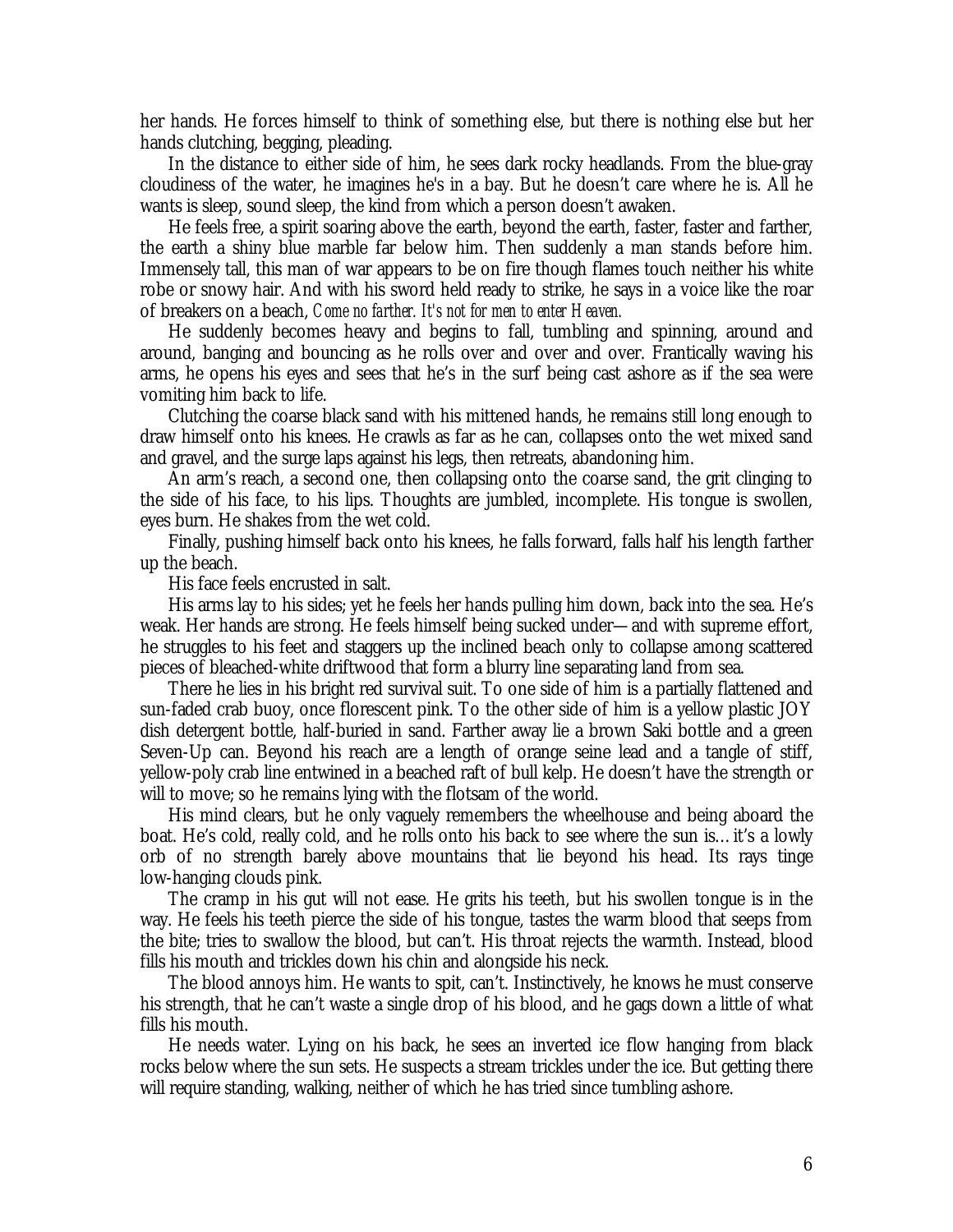Rolling onto his side, he draws himself into a fetal position, then unwraps onto hands and knees, pushes himself to his feet and stands wobbly, a little afraid to take a step. He shivers, his clothes wet beneath his survival suit. The longer he stands there mostly motionless, the harder he shivers; so he forces bruised muscles to take one step, then another, and a third, his steps like those of a toddling child. He stumbles, falls, rises to his feet again, and takes a fifth step as the knot in his gut clenches.

Where the black rocks rise above the coarse sand, a tiny stream flows under and over the ice. He flops down and drinks, sucking the water in, its coldness painful and numbing.

Shadows lengthen and the wind kicks-up. Whitecaps cover the bay, but only the caps near the far shoreline still catch the last rays of the setting sun.

The swift water of the stream washes blood from his mouth: the base of the ice flow turns crimson. His blood creeps up the flow, discoloring more and more of the plume as panic twists his already clenched gut. His thoughts are confused, eyesight fuzzy. Colors blend as they begin to spin, and he rolls and rolls and rolls until he's unable to move. There he lies, his eyes shut as night settles within his mind. A blood-red moon rises, but no stars shine. The man on fire again appears to him— the man is angry, and with his flaming sword strikes his eyes.

Pain! fiery pain that jolts him upright. He opens his eyes. His cheek bleeds, and a raven squawks as it tries to escape. The bird had pecked at his eye and had barely missed.

Clambering to his feet, he sees that the sun pushes up beyond the bay in which a red log floats just behind the surf. It's morning, or at least he thinks it is. He rubs his eyes, and when he removes his hands, the red survival-suit-clad body tumbles in the little breakers.

Without understanding why, he hurries along the beach to where the fellow is rolled up and down the inclined gravel by each advancing and retreating surge.

A dense bank of dark gray clouds stretches above the sun, and as the sun pushes upward into these clouds, he suddenly feels cold. He is wet, hungry, bruised, and confused about why he's here on this beach. He remembers something about a boat, but those recollections aren't making any sense to him. They seem distant, faint, jumbled like the spinning horizon. Some things he knows without understanding why he knows them. Other things don't make any sense. Just confuse him. Nothing seems like it should be, but he can't quite grasp how things should be.

A pair of ravens circle overhead, one of them the raven that tried to remove his eye. They have zeroed-in on the red suit, and seem to believe a meal awaits them.

He would kill the ravens if he could—

Something inside him tells him that he will have to keep the ravens from the body, protect the body, bury it. And he bends down to pick up a rock to throw at the birds.

The bending over almost causes him to pass out as blood rushes into his head. His thoughts become more difficult to connect, but then, he can't remember when they weren't difficult. But something's not right, a fact he senses more than computes. It's as if a war is going on inside his mind, a war he's determined to lose. And his awareness of this war passes as the bottom of the sun lifts into the clouds, obscuring it, the clouds absorbing its energy, leaving the beach cold and without shadows.

Gulls have already pecked out both eyes of the body— the fellow's face is purplish black and gruesome, unrecognizable. Grabbing the body by his arms, he drags the fellow above the tide line, stops, and hurls his rock at the raven tugging on the fellow's tongue even as he had a hold the fellow's arms. The ravens seem unafraid of him, or of the rock he threw. And he hurls another that lands closer to the birds this time.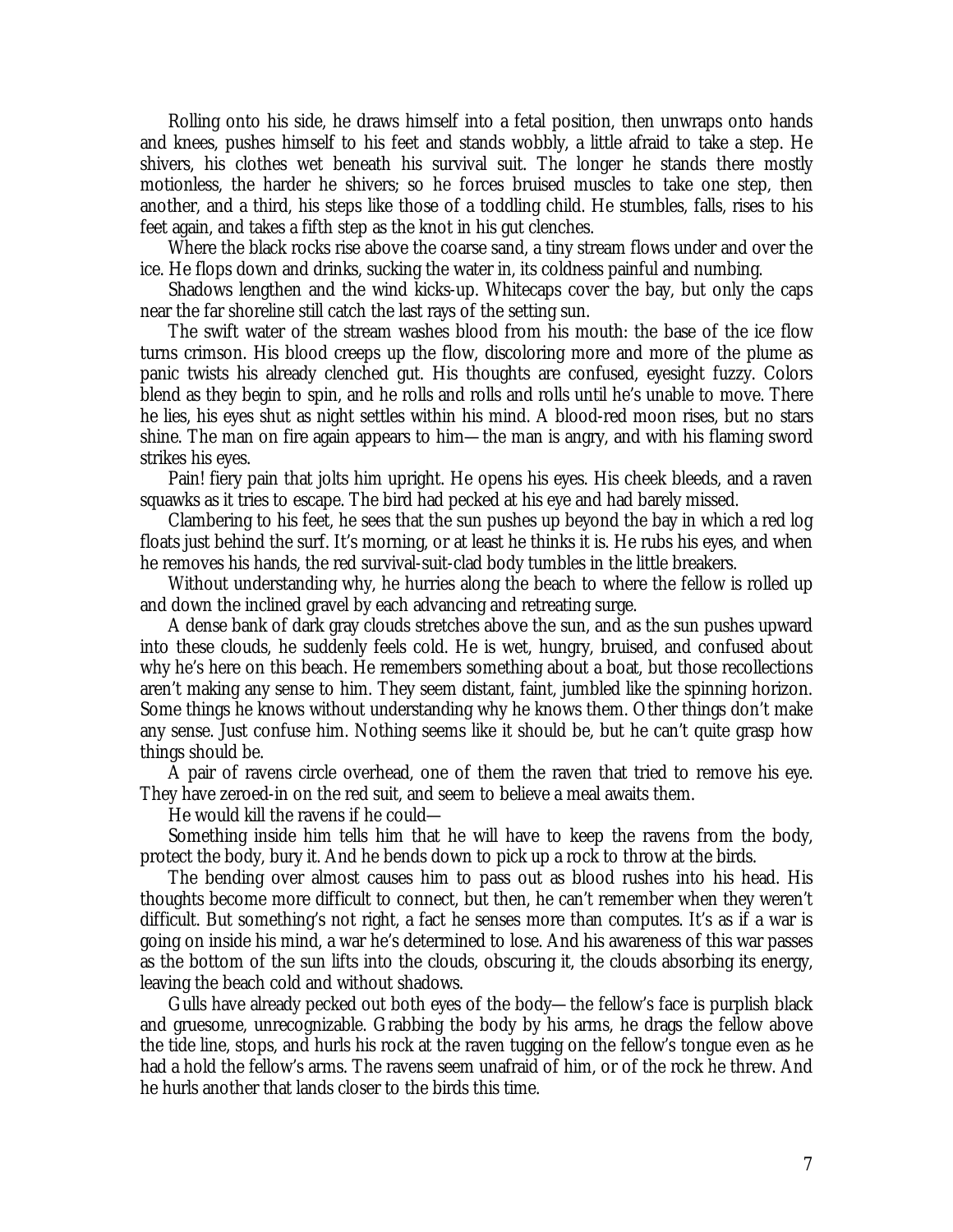He hurls rocks at the birds until he collapses beside the body, his arm too weak to even wave the ravens away as they squabble over which of them will get the fellow's tongue.

By the time he has a recovered enough to drive the birds off the body, the ravens have stripped away cheeks and lips, leaving even the base of the tongue exposed. He knows he will have to find somewhere to protect the body from the birds, and he sees a narrow fissure in the black rocks above the beach. If he can drop the body in the crack, maybe he can cover it up enough that the ravens can't get at it. But he now hasn't the strength to move the body, let alone drag it so far. Maybe if he strips the body he can lighten it enough he can drag it

When he unzips the fellow's survival suit he finds candy bars and sealed, foil packages of dried fruit. Plus, the fellow's shirt and pants are dry. His clothes are wet though now warm. And he thinks about putting on the fellow's shirt as he breaks off a section of a chocolate bar.

His swollen tongue struggles to get out of the way so he can swallow the softened chocolate, its effect dramatic even before its reaches his stomach. Muscles strength and the edges of things become sharper as his thoughts clear. And his aim becomes better: he hits a raven with a rock, knocks it down, and is on it before it can recover. He wrings its neck until its head separates, then as if instinct requires it of him, he holds it upright over his mouth and catches the stream of blood its heart continues to pump, its head in his right hand, its body in his left, its blood warm and thick like his own.

Under the shade of that gray cloudbank, he strips off his wet clothes and puts on the dry pants, shirt, underwear of the fellow whose suit didn't assure his survival. But the fellow's suit is actually in better shape than his own, wet and now cold inside, so he dons it.

The raven's mate *caws* as if trying to provoke him. He slings a rock at it, but misses badly. Turning his attention to the body, he finds he can now drag it to the crevice in the outcropping of black lava. He slides it over the edge, then finds enough broken chunks of lava to cover it. All the while he works, the raven *caws*, with each caw making him a little more angry. And he doesn't realize how much time passes until the sun breaks out from the cloudbank— the sun is just above the mountains where it set last night. The bottom edge of the cloudbank turns orange and seems on fire; and he remembers something about a man on fire, but the image is blurry, its edges like those of the cloudbank.

The raven remains just beyond how far he can throw a rock as the sun dips lower and lower until blackness settles into the shadows, turning the snow-capped peaks into a jagged line that seems to levitate as he scrambles after the raven, clawing his way forward until his fingers become bloody hooks. He stumbles after the raven, sometimes running, sometimes falling, but always a little behind it, never quite able to get close enough he can kill it. And he wants to kill it, to wring its mocking neck, to tear it apart, devour it as he did its mate.

His head swirls and the ground spins yet he remains on his feet as his eyes burn from the brightness of snow. Streaks of white-hot fire probe his mind while he shivers in a cold wind, the raven always in front of him, neither close nor far.

He seems to float as if suspended above the land, free from the restraints of time and gravity. The raven seems to play tricks on him, and he can't be sure of what is real and what isn't.

A child runs up to him, hollering, "Santa, Santa," and his mind echoes, *Santa, Santa,* the sound having no meaning to him as he tries to run from the child. But he sees no child. He sees nothing but the raven, its beak long and black and sword sharp.

He remembers willow bushes and snow, deep snow, deep drifts and the mocking of the raven, and drifting…

The child grabs his arm and shouts, "Daddy, Daddy, it's Santa."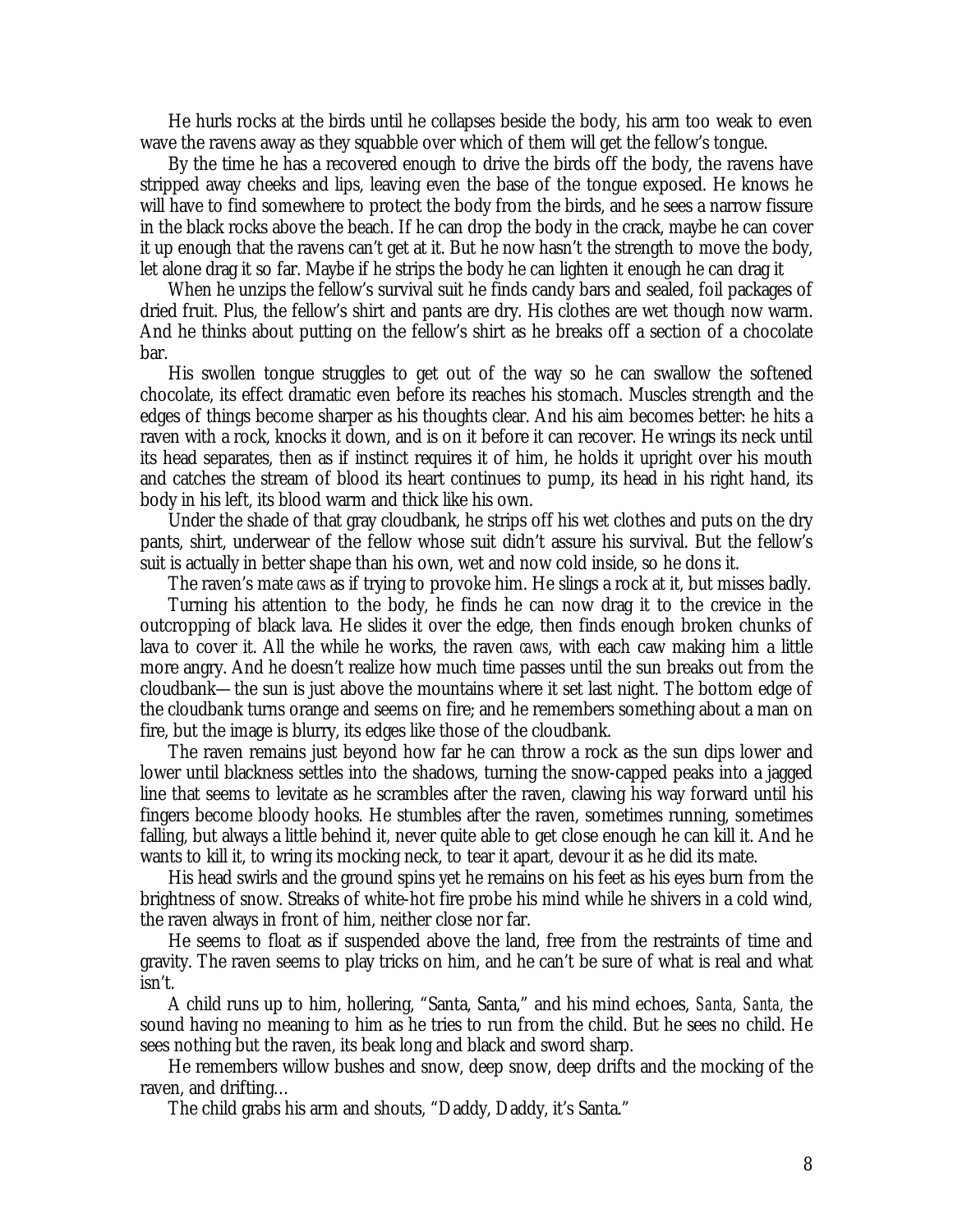He feels the hands and they terrify him. He jerks his arms free, but the effort causes him to fall, spin and fall. He feels himself sinking into swirling blackness, going down, down, under farther and farther, spinning and sinking—

## Lights, Lights! LIGHTS! **LIGHTS!**

Voices, noise. He opens his eyes, but sees only blurry shadows and can't comprehend what's happening.

A narrow beam of light probes his left eye—

He swings his arm in an attempt to knock the light away, but hands grab his arm. Panic sweeps through him like a tsunami. He jerks his arm, but the hands hang on. He jerks harder as he feels himself being pulled under. Jerks and flails about. More hands grab him. They seem to reach inside him, squeeze his heart. He can't breathe…

"Easy, Mr. Jones. Easy does it. Just relax… you're safe. We're here to help you."

He hears the softly spoken words, understands they're talking to him, senses their calmness, but where is he? And who are they? What has happened?

His mind seems blank. There seems to be a door he can't open where he senses his thoughts ought to be.

"Mr. Jones, we want to put the IV back in, but you can't swing your arm around like that. Understand? You need fluids. We want to leave the IV in. Okay?"

Why does he need fluids? What has happened?

Again he opens his eyes. Again he sees blurred fingers. He tries to pull away from them, but can't. Something holds him down, holds his legs still.

"Relax, Mr. Jones. And welcome back to the land of the living. You've had quite a trip." Where has he been? What trip has he been on?

"Dad, don't fight the doctor. You're safe now."

*DAD*: the word has meaning, but he doesn't know why. And he begins to shake as he feels his chest tighten—

Hands tear at his heart, hands that pull him farther and farther under, farther into a white world, white ceiling, white lights, white walls, white sheets, white uniforms, the whiteness reflecting all light until darkness engulfs him as he shakes uncontrollably.

An electrical shock jolts him. Suddenly, muscles weaken. He no longer quivers, but lies as if dead.

He hears someone say, "He has a bad heart, be careful."

Who has a bad heart? Him? That doesn't seem right, but he has no way of even arguing as his muscles are too weak to shape his partial thoughts into words.

His face feels like he wears a cardboard mask. He wants to pull off the mask, but he can't seem to lift his arm as his mind battles waves of drowsiness…

When he awakens, he smells the antiseptic sterileness of a hospital. He also smells the faint perfume of the woman sitting asleep in the chair near the head of his bed. He hears her snoring, the reason he knows she sleeps. He can't see her, but he imagines she is the one who called him *dad*.

With great effort, he turns his head until he can almost see her. His sight's still blurry, but she appears without color. Her forehead is light as is her hair, while her lips and fingernails appear dark. She seems tall, but her height is hard to determine as she sits slumped in the chair.

She stirs, jerks her head up as if she hadn't intended to fall asleep, then sees him looking at her. Immediately, she stands, and checks his pulse, her fingers expertly locating the arteries